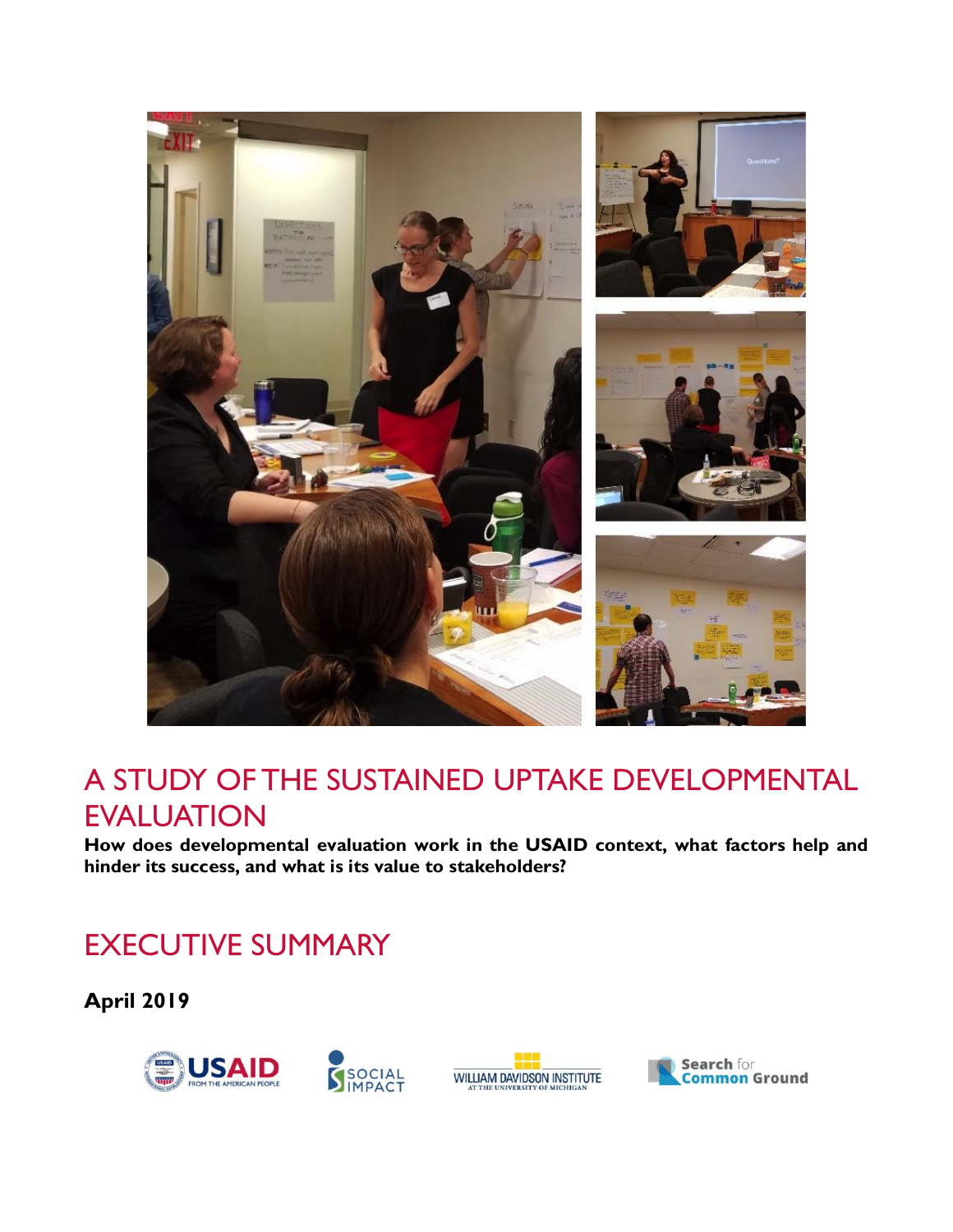This report is made possible by the support of the American people through the United States Agency for International Development (USAID). The contents of this presentation are the sole responsibility of the DEPA-MERL consortium and do not necessarily reflect the views of USAID or the US government.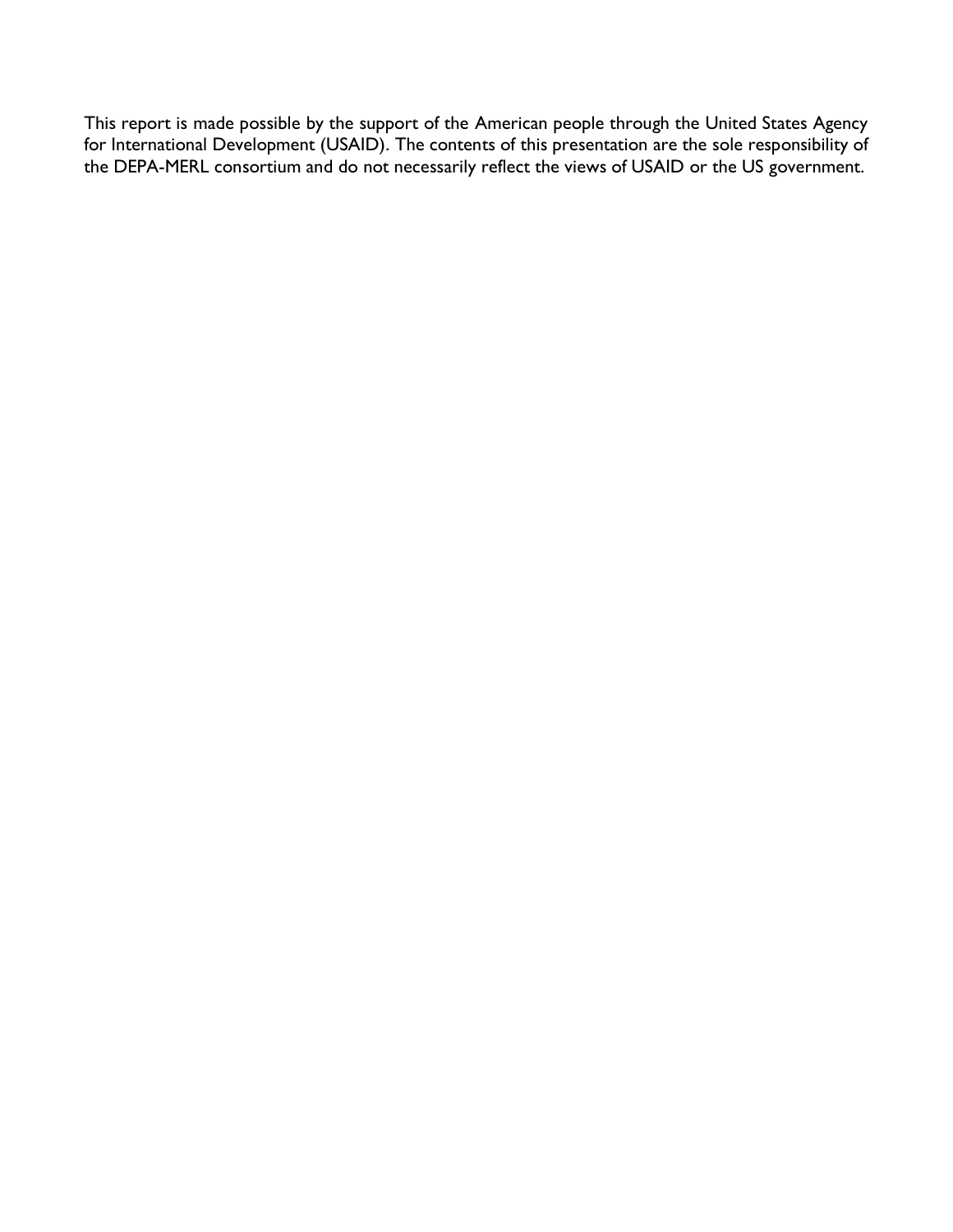# LIST OF ABBREVIATIONS AND ACRONYMS

| D <sub>2</sub> FTF | Digital Development for Feed the Future                                                |
|--------------------|----------------------------------------------------------------------------------------|
| DE                 | Developmental evaluation                                                               |
| DEPA-MERL          | Developmental Evaluation Pilot Activity-Monitoring, Evaluation, Research, and Learning |
| <b>DFS</b>         | <b>Digital Financial Services</b>                                                      |
| <b>DI</b>          | Digital Inclusion                                                                      |
| EIA                | Office of Evaluation and Impact Assessment                                             |
| iDesign            | Innovation Design and Advisory team                                                    |
| <b>PSP</b>         | Program and Strategic Planning Office                                                  |
| Search             | Search for Common Ground                                                               |
| <b>SOGE</b>        | <b>Scaling Off-Grid Energy</b>                                                         |
| Uptake DE          | Sustained Uptake Developmental Evaluation                                              |
| <b>USAID</b>       | United States Agency for International Development                                     |
| <b>WDI</b>         | William Davidson Institute at the University of Michigan                               |

# ACKNOWLEDGMENTS

The Developmental Evaluation Pilot Activity (DEPA-MERL) consortium would like to thank Rebecca Herrington, the Uptake Developmental Evaluator, for her enthusiastic support and dedication to the development and implementation of the learning agenda. DEPA-MERL also thanks Anum Chaudhry and the USAID Global Development Lab members for their contributions to this research. Finally, DEPA-MERL recognizes and thanks Michael Quinn Patton and Ricardo Wilson-Grau, who both contributed to valuable conversations, resources, and guidance that were helpful to this work.

## **CONSORTIUM INFORMATION**

The DEPA-MERL consortium consists of Social Impact, the prime awardee; Search for Common Ground; and the William Davidson Institute at the University of Michigan.

Consortium Contact: Gabrielle Plotkin, gplotkin@socialimpact.com US Global Development Lab Contact: Shannon Griswold, sgriswold@usaid.gov

## **SUGGESTED CITATION**

Baylor, R., Fatehi Y. K., & Esper, H. (2019). *A study of the sustained uptake developmental evaluation: How*  does developmental evaluation work in the USAID context, what factors help and hinder its success, and what is *its value to stakeholders?* Retrieved from: [https://pdf.usaid.gov/pdf\\_docs/PA00TNRP.pdf](https://pdf.usaid.gov/pdf_docs/PA00TNRP.pdf)

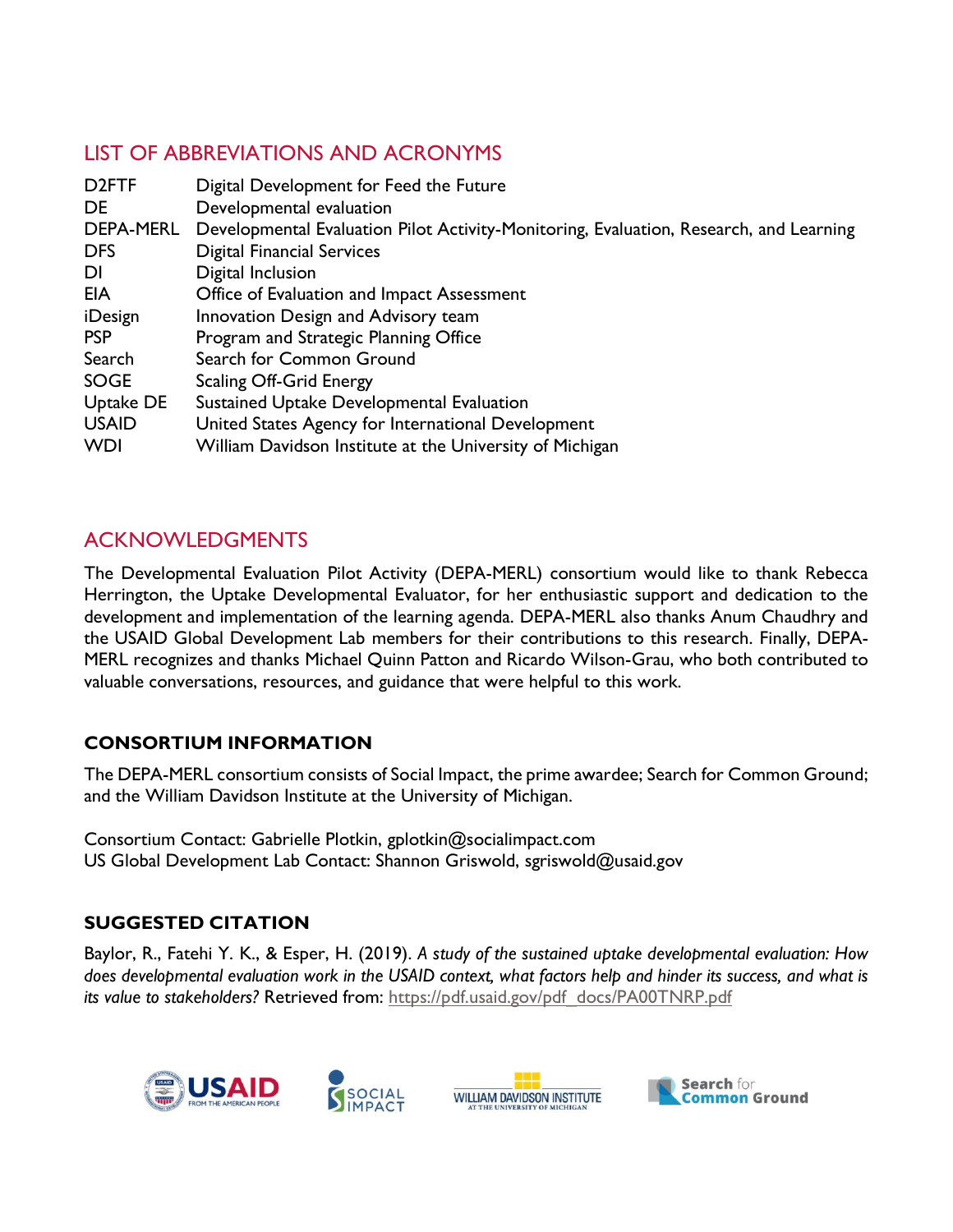# **EXECUTIVE SUMMARY**

### **PROGRAM BACKGROUND**

The Developmental Evaluation Pilot Activity-Monitoring, Evaluation, Research, and Learning (DEPA-MERL)— situated in the US Global Development Lab's Monitoring, Evaluation, Research, and Learning Innovations Program at the United States Agency for International Development (USAID)—is testing the effectiveness of developmental evaluation in the USAID context. Developmental evaluation (DE) was created to evaluate innovative programs that operate in complex environments and are thus expected to adapt over time. From March 2017 to December 2018, DEPA-MERL conducted a DE with the US Global Development Lab (hereinafter, "the Lab"). The Sustained Uptake DE (hereinafter, "the Uptake DE") was conducted in service of the Lab's mission to source, test, and scale development solutions. The Uptake DE helped several of the Lab's teams to collect, analyze, and disseminate learnings regarding the sustained uptake $^{\rm l}$  of innovations these teams seek to promote within and beyond USAID.

## **EVALUATION BACKGROUND AND PURPOSE**

DE is an evaluative approach aimed at facilitating continuous adaptation of interventions. In this context, it involves having one or more Developmental Evaluators integrated into the implementation team, usually on a full-time basis. This report seeks to facilitate learning on the implementation of DEs in the USAID context. Readers of this report include USAID stakeholders, organizations funding or implementing DE, and Developmental Evaluators themselves. Using the information collected, the DEPA-MERL consortium aims to build on existing literature and offer readers targeted data and guidance to improve the effectiveness of DE. Additionally, the findings from this study will be compared to findings from other DE pilots conducted by DEPA-MERL. A cross-case comparative report is expected to be released in September 2019.

### **METHODOLODY AND LIMITATIONS**

During all 22 months of the Uptake DE, the William Davidson Institute at the University of Michigan (WDI) team collected data to answer the following three research questions:

- **Research Question I:** How does DE capture, promote, and enable the utilization of emergent learnings in support of ongoing programming in a complex system, in the USAID context?
- **Research Question 2:** What are the barriers and enablers to implementation of DE in the USAID context?
- **Research Question 3:** What do key informants consider to be the value (added or lost) of conducting a DE compared to a traditional evaluation approach?

To answer these questions, the WDI team used mixed methods, which included [outcome harvesting.](http://outcomeharvesting.net/) The WDI team conducted a document review, held semi-structured interviews with the Developmental Evaluator and stakeholders, and administered an electronic survey to stakeholders. Limitations of the study included resource constraints (time and funding), respondent selection bias, funding bias, and lack of a counterfactual.

 $\overline{a}$ 

<sup>1</sup> The term "sustained uptake" refers to the adoption of Lab-team-promoted innovations by USAID Missions (or external stakeholders) beyond the direct period of engagement with those Lab teams.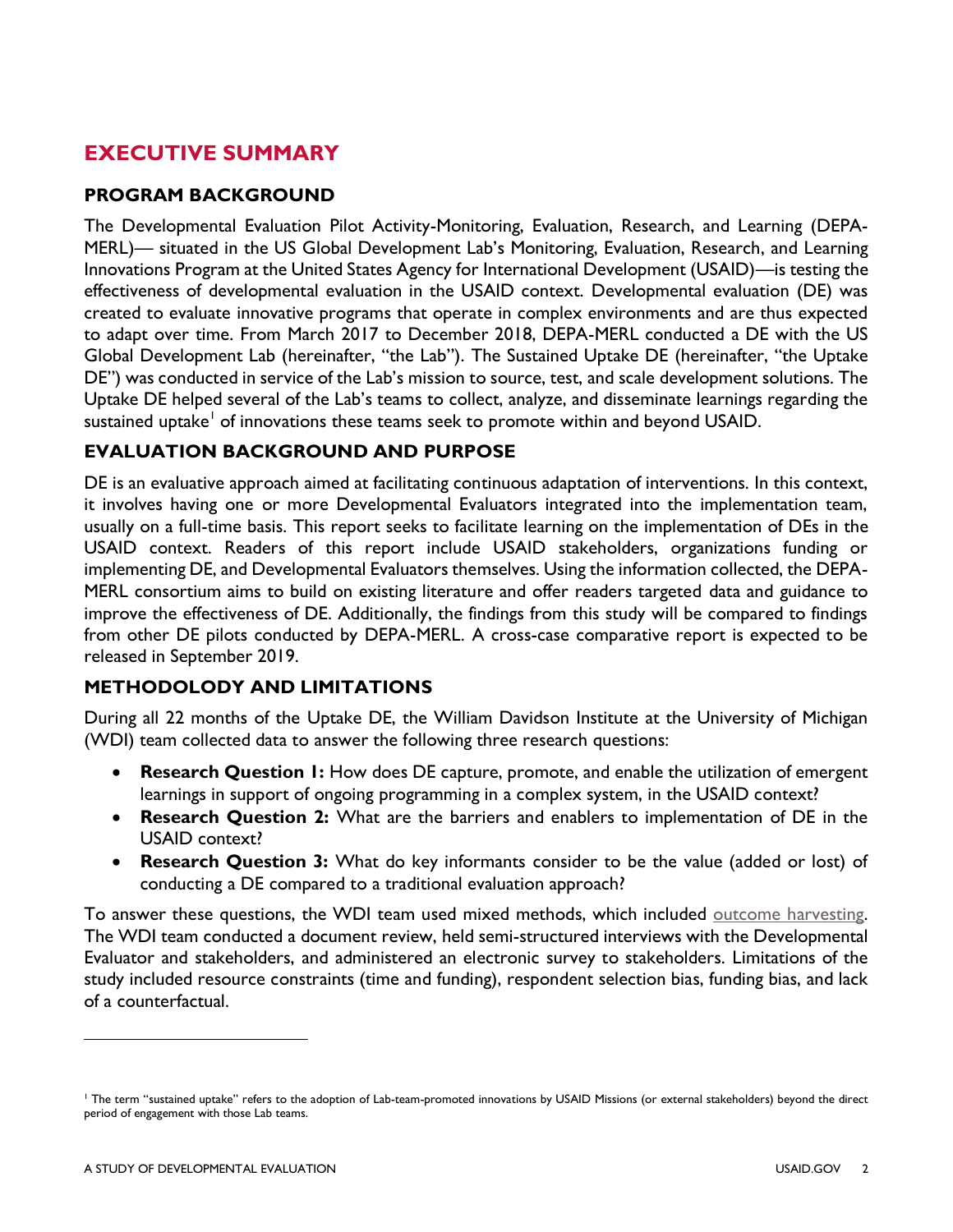#### **FINDINGS**

#### **Research Question 1: How does DE capture, promote, and enable the utilization of emergent learnings in support of ongoing programming in a complex system, in the USAID context?**

A systematic review of the 22 harvested outcomes revealed that the Uptake DE used many approaches to *capture, promote,* and *enable the utilization* of emergent learnings. The Developmental Evaluator documented emails, meetings, and one-on-one conversations she had with stakeholders to capture this information. She conducted key informant interviews and facilitated workshops with all relevant stakeholders to gather and promote emergent learnings and data. She attended meetings and shared recommendations both formally and informally to enable the utilization of emergent learnings for program adaptations, with the goal of increased impact. The WDI team presents these key takeaways:

- The most frequent types of changes were from outcomes that affected stakeholders' knowledge and capability (41%, 9 of 22 outcomes) and their team's strategy (36%, 8 of 22 outcomes).
- The DE provided value to Lab teams across all areas, but the largest percentage of outcomes (32%, 7 of 22 outcomes) from the DE, resulted in improved operations for the stakeholder teams.
- For the majority of outcomes (68%, 15 of 22 outcomes), the Developmental Evaluator helped stakeholders make changes based on DE data or recommendations by either offering advice or providing co-implementation support.

### **Research Question 2: What are the barriers and enablers to implementation of DE in the USAID context?**

Data from interviews with the Developmental Evaluator and with stakeholders revealed:

- 1. Several factors that influenced the implementation of the Uptake DE served as both barriers and enablers, including *integration of the Developmental Evaluator, DE readiness, skills of the Developmental Evaluator, USAID dynamics,* and *data utilization*.
- Overall, *skills of the Developmental Evaluator* and *data utilization* were the top enabling factors. *USAID dynamics* and *stakeholder relationships* were the largest barriers to DE implementation.
- With the exception of *skills of the Developmental Evaluator*, the prevalence of key factors varied over time. Further analysis showed that each factor was composed of different sub-themes that varied in importance over time.
- Despite various USAID-specific barriers, the USAID Team Leads and award management staff played a role in ensuring the successful use of DE data and recommendations. For example, Lab teams did not wait until the end of the evaluation to use data from the Developmental Evaluator.